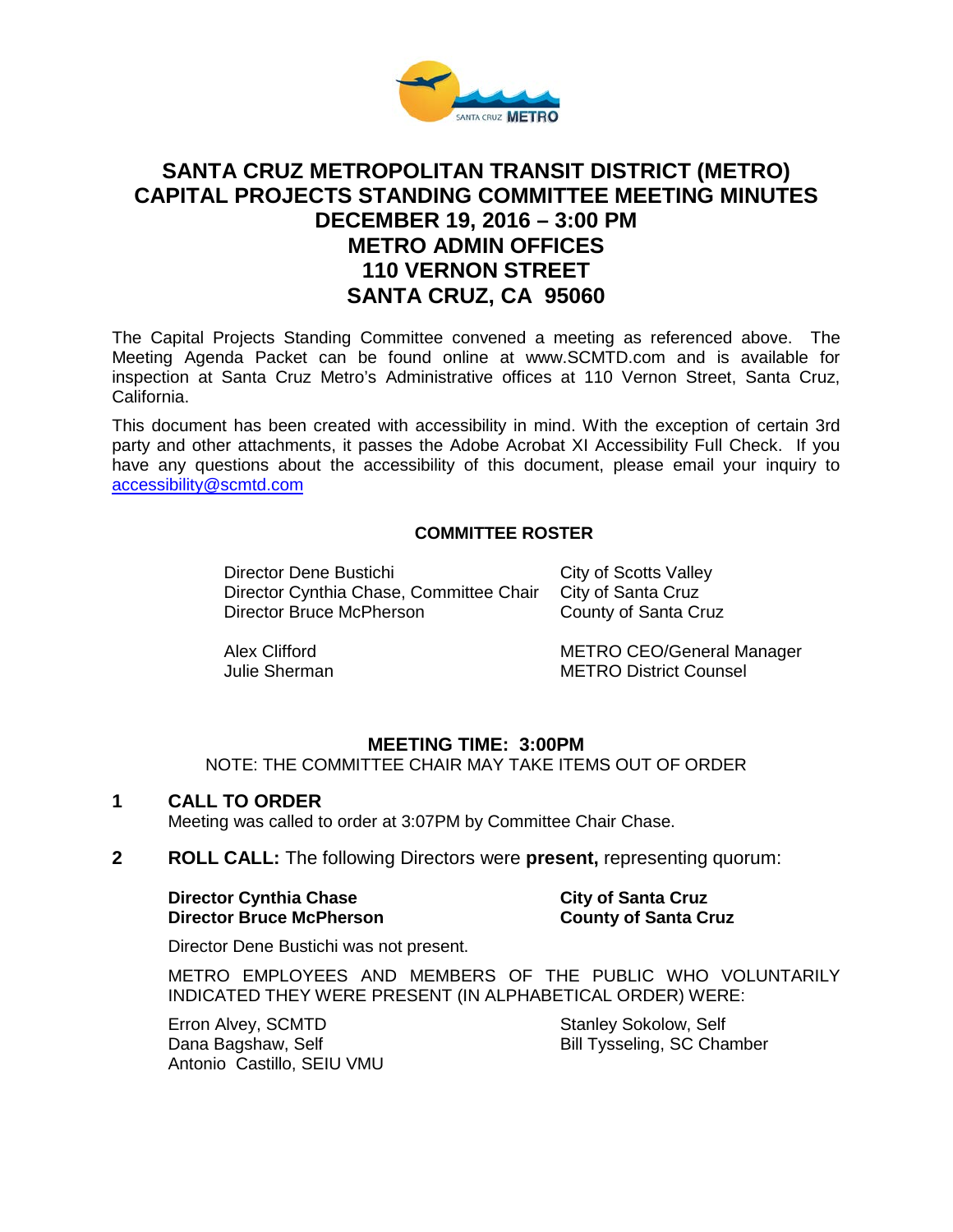- **3 ADDITIONS OR DELETIONS FROM AGENDA / ADDITIONAL DOCUMENTA-TION TO SUPPORT EXISTING AGENDA ITEMS** None.
- **4 COMMUNICATIONS TO THE CAPITAL PROJECTS STANDING COMMITTEE** Hearing none, the meeting continued to the next agenda item,

# **5 PACIFIC STATION UPDATE**

Barrow Emerson, Planning and Development Manager, distributed the 4 page document attached.

Bonnie Lipscomb, City of Santa Cruz, spoke of the funding partnership between the City of Santa Cruz and METRO. The City procured \$6M specifically targeted for housing on the site from the RDA; currently in negotiations with NIAC for the property site.

Director McPherson asked how much FTA funding is limited to the METRO site. Mr. Emerson answered there is approximately \$200K in 5309 funding. Mr. Tom Hiltner, Grants/Legislative Analyst, added these 5309 program grant funds don't have a specific expiration date; however, if there is no movement in 5 years or no spending in 18 months, it is subject to return to the FTA. PTMISEA funding was also discussed.

CEO Clifford noted we should be mindful that we are showing expenditures on those dollars or they can be withdrawn.

The Committee members, METRO staff and attendees discussed the theory, pros and cons of 'barbell staging' versus the current one station scenario. For example, would a site nearer UCSC be considered? Discussions continued regarding various station locations, configurations such as a mixed residential/business configuration, housing needs, benefits to the public and the local businesses with intent to target appropriate recommendations to the METRO board. CEO Clifford went on to explain the history of the project and lack of investigating alternatives. As a result, the focus of the project has been to keep Pacific Station in its current location. At this point, it appears that we should explore alternatives (e.g., barbell approach, 75 River Street, which comes with time constraints) using consultants with expertise in this area.

Ms. Lipscomb said the City would be happy to work with METRO on a new MOU but asked that everyone be mindful of the time sensitivities with some of their partners; e.g., the Santa Cruz Health Center. As such, they would appreciate a policy decision prior to July 2017. Mr. Emerson suggested that a thorough investigation of alternative sites and/or operating protocols (2-staging area "barbell" approach) could take a year. Directors McPherson and Chase encouraged METRO and the City to move forward to the best of their ability. CEO Clifford agreed to participate in an expedited process and to develop a new MOU.

After further discussion regarding the various proposals, etc. the following was agreed to:

- METRO's Planning and Development staff will conduct an initial review of 75 River Street logistics;
- METRO Planning and Development staff will also update the Committee regarding METRO's downtown ancillary needs;
- Develop an MOU to explore options A (existing site) and B (alternative operating protocol/new site);
- METRO will explore 75 River Street as an option;